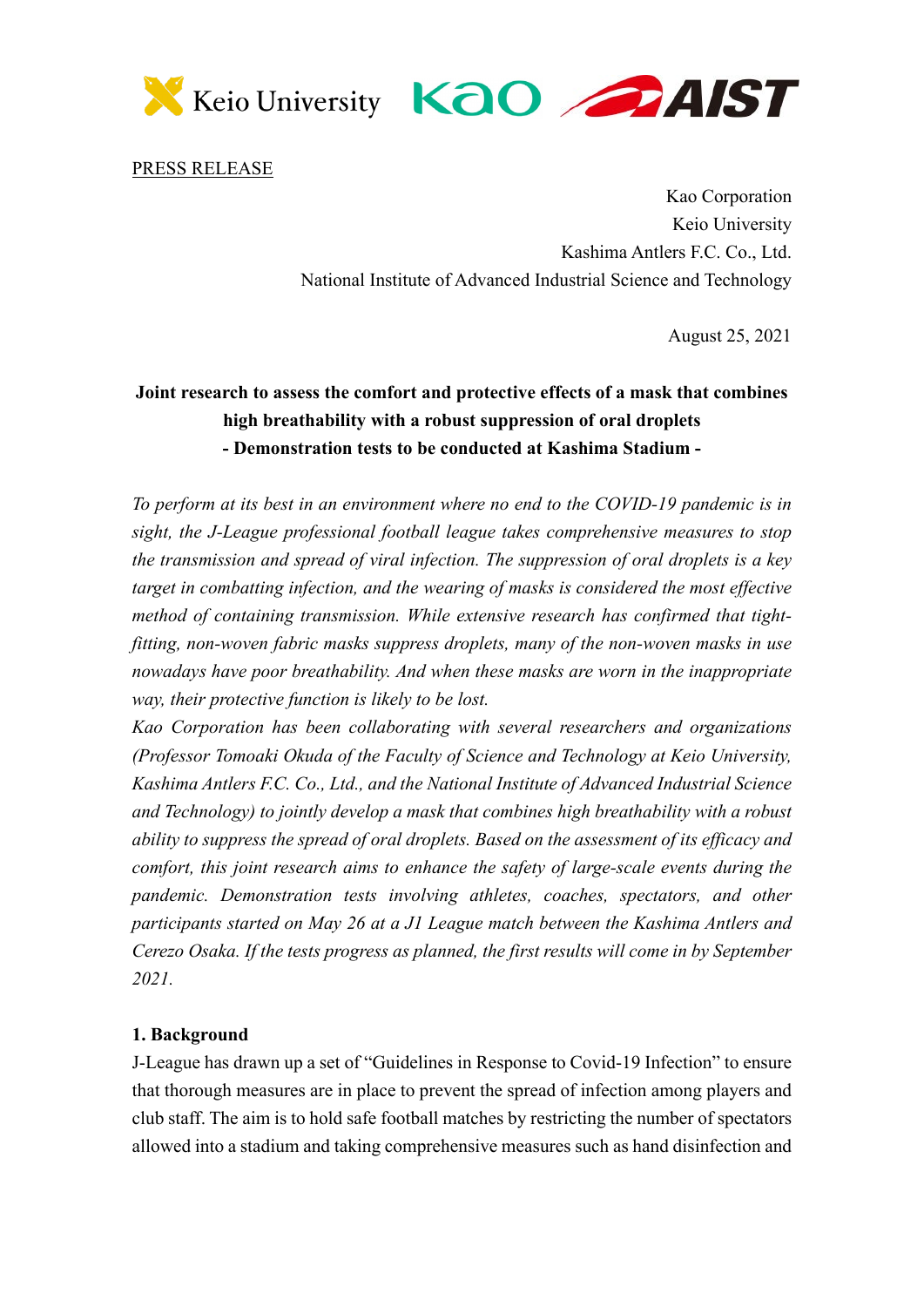the wearing of masks by players, spectators, and other persons physically present at the scene.

Extensive studies have been performed to assess the performance of masks in suppressing the spread of oral droplets, an essential function for infection prevention. Earlier research has shown that masks made of polyurethane and other highly breathable materials are less effective than non-woven fabric masks in suppressing oral droplets. Yet non-woven masks have several flaws that hinder their adoption. The tight fit required, with minimized gaps between the skin and fabric, aggravates the already poor breathability of the nonwoven fabric. This trade-off in terms of comfort makes non-woven masks an impractical choice, in particular in hot and humid environments, or when the wearer is talking or engaging in physical activities that quicken the breathing. Many mask wearers pull their masks down under their noses or chins when they feel discomfort, removing the benefits that the masks confer.

Researchers from Kao and collaborating institutions considered that the best way to safeguard sporting events at stadiums and public events with large gatherings would be to develop a mask that effectively suppressed the spread of oral droplets while retaining wearing comfort and high breathability.

## **2. About the tests**

Masks made of several types of non-woven fabric are being examined, including a prototype developed by Kao in a research project to enhance the comfort of non-woven masks made from different materials. Kao and collaborators have been working to improve masks by assessing their effectiveness in preventing the spread of oral droplets under laboratory conditions. Demonstration tests at the Prefectural Kashima Stadium are being conducted to evaluate the comfort of masks under real-life conditions. Five stages of testing and development have been underway in the past months.

1) First, the droplets that pass through masks when the wearers emit vocal sounds were quantified visually by image analysis. Several masks made from different non-woven fabrics were examined, including the Kao prototype (Fig. 1). Professor Tomoaki Okuda from the Faculty of Science and Technology at Keio University then used a particle counter (Fig. 2) and other quantification methods to examine the effectiveness of the masks in various scenes of actual use. Mask wearers were also asked to evaluate the masks for comfort by a questionnaire.

2) Next, Kao is examining the effectiveness of non-woven fabric masks in preventing the spread of oral droplets during simulated breathing (Fig. 3) by analyzing aerosolized fluids collected from gaps in the masks.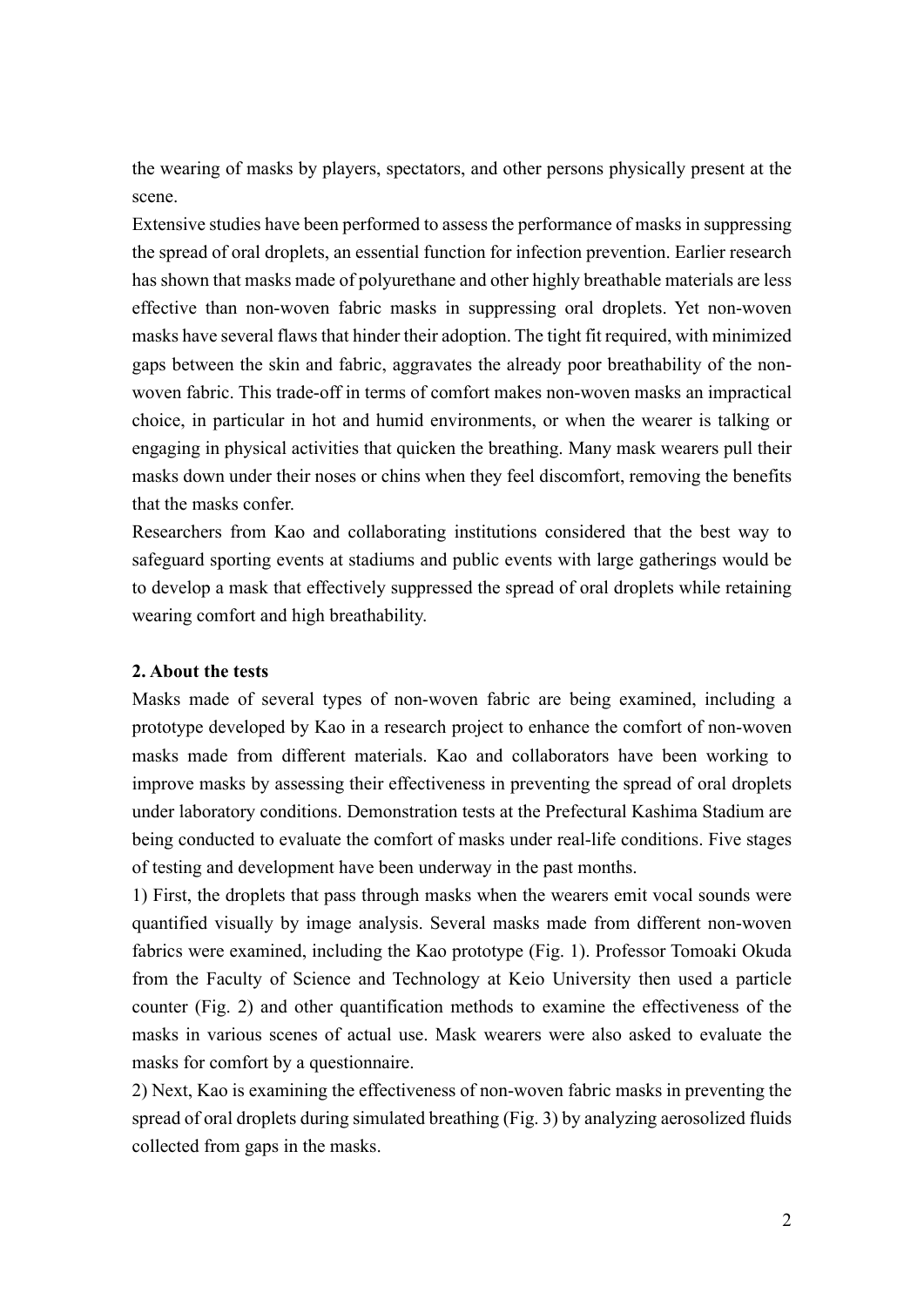3) The Kashima Antlers and Kao asked several hundred staff members and security personnel to wear the prototype mask about once a month at Kashima Antlers football matches held at the Prefectural Kashima Stadium. The comfort of the masks was assessed under various weather conditions, and how they were worn was observed.

4) Kao then made improvements in the prototype mask based on the data obtained in 1) to 3) above. The improved prototype is set to be tested in September at the Kashima Stadium.

5) Using a risk assessment model, the National Institute of Advanced Industrial Science and Technology will assess the effectiveness of masks made from different non-woven fabric in reducing the risk of infection, based on the data obtained in 1) to 3) above.



Fig. 1: Particle visualization system Fig. 2: Particle counter





Fig. 3: Breathing simulation

The final aim of this research is to create safer conditions for large-scale events by assessing the comfort spectators feel when wearing the prototype mask and how the comfort influences the way they wear the mask. The results of the research will be reported to J-League and related organizations, and later published.